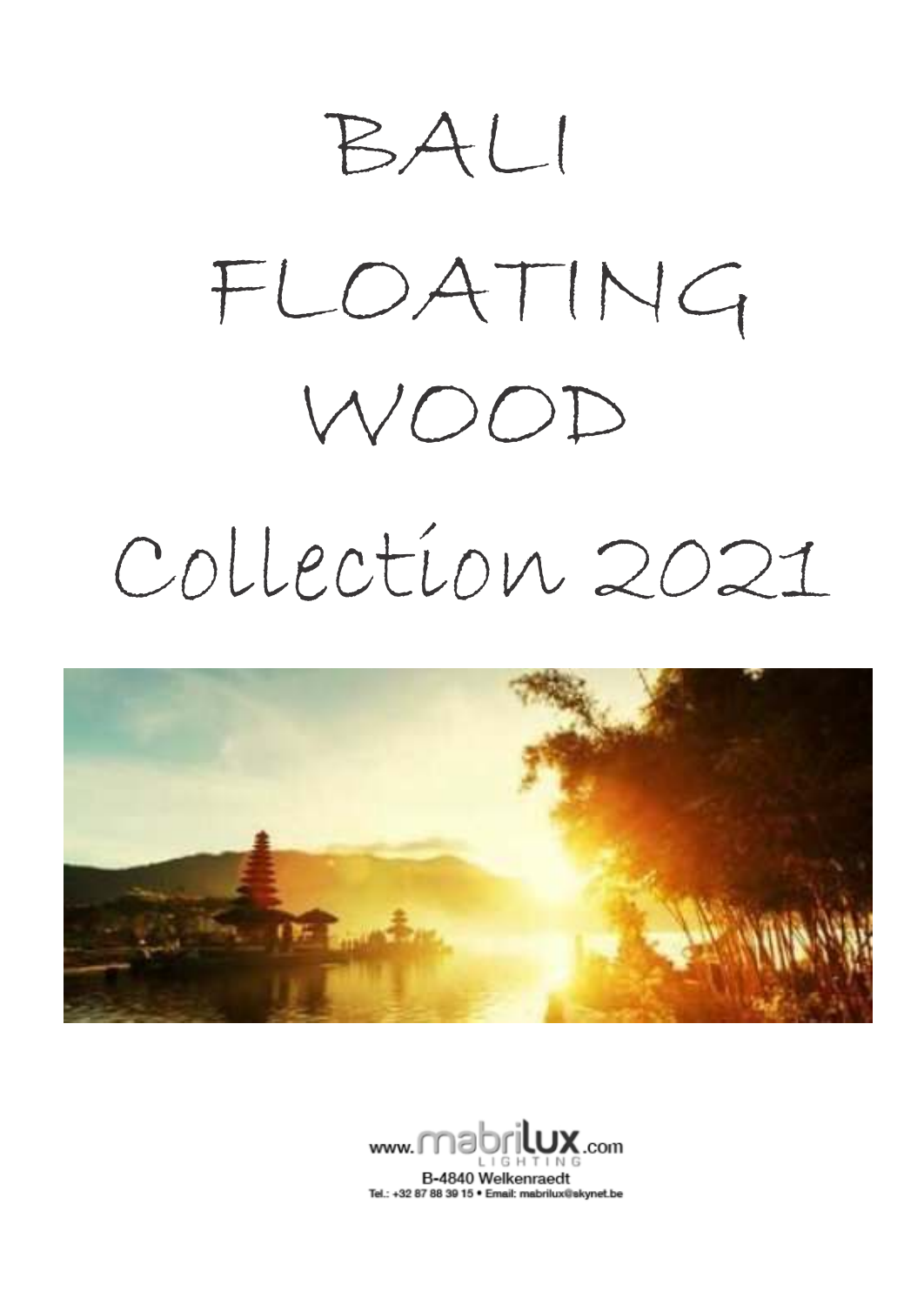**FLOATING BALL - WOOD 15210-40 Ø 40 cm 15210-50 Ø 50 cm 15210-60 Ø 60 cm 15210-80** 



**150 H 403910 TOUW PENDEL suplément**

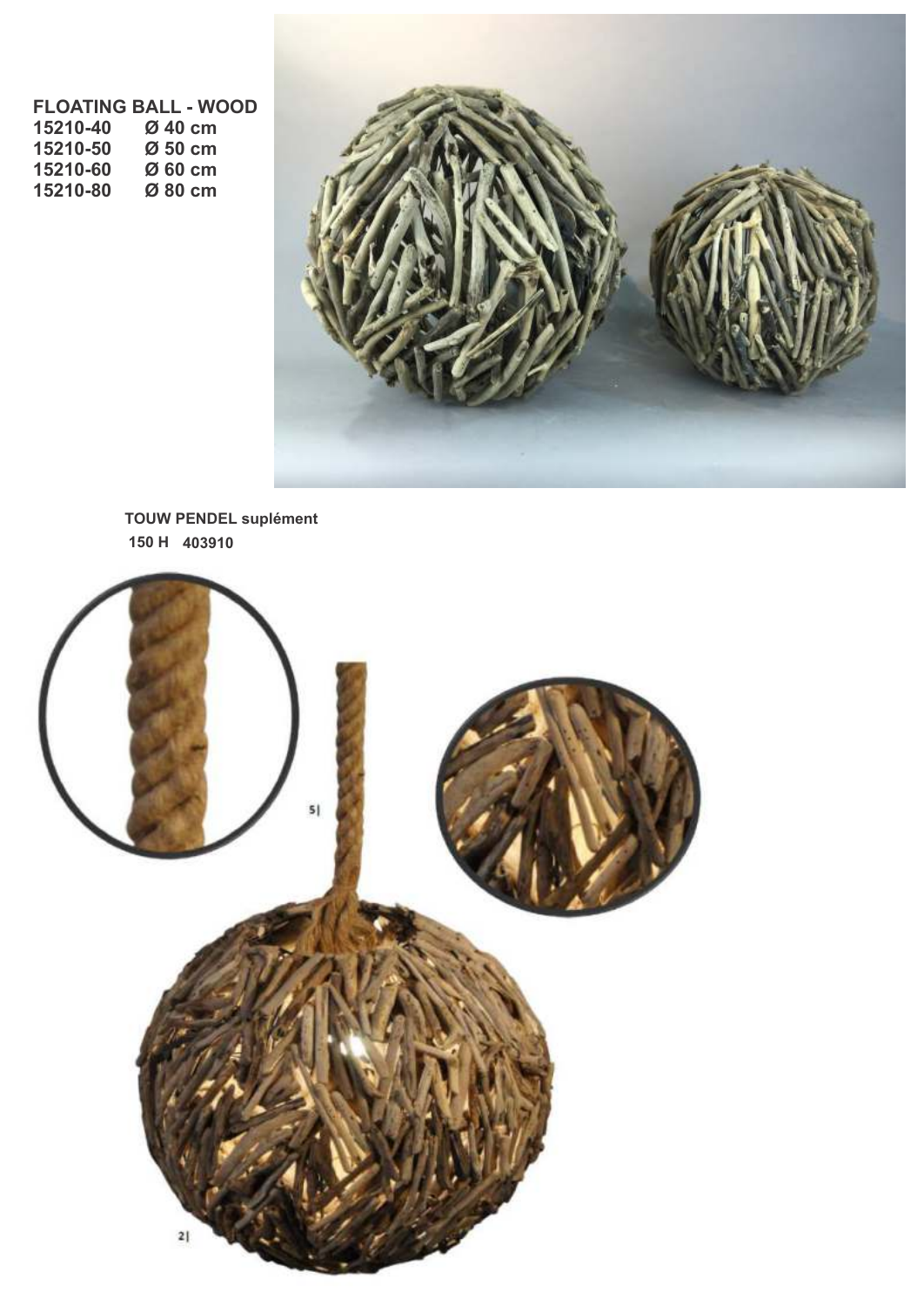**15209 SUSP CYLINDER FLOATING WOOD Ø50**

**FLOATING CYLINDER 15211-40 H: 40 cm 15211-50 H: 50 cm 15211-60 H: 60 cm 15211-80 H: 80 cm**



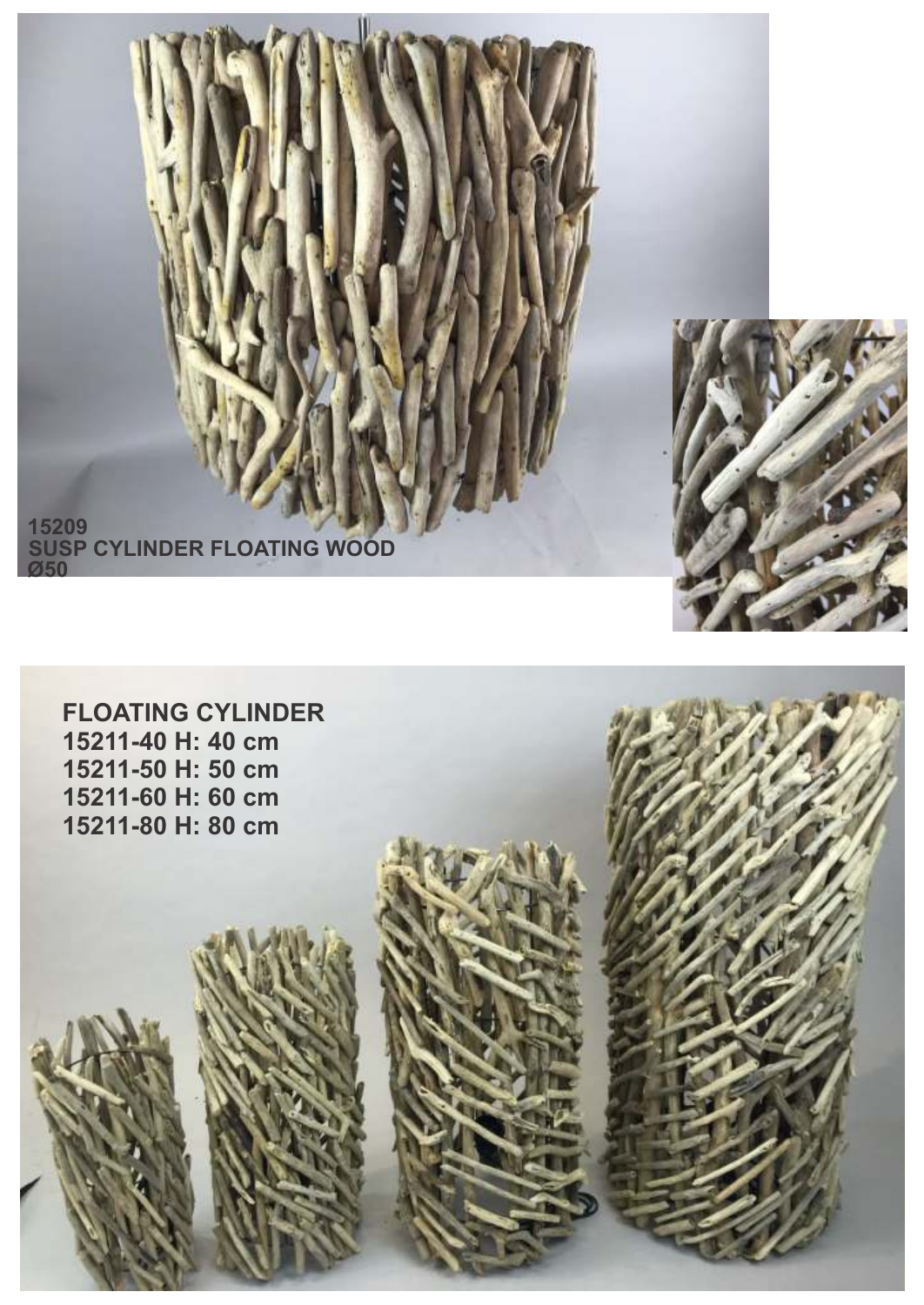



**15217 FLOATING DOG LAMP H:50 X L:58 CM**



**15295 LAMP FLOATING WOOD HORSE H48L50**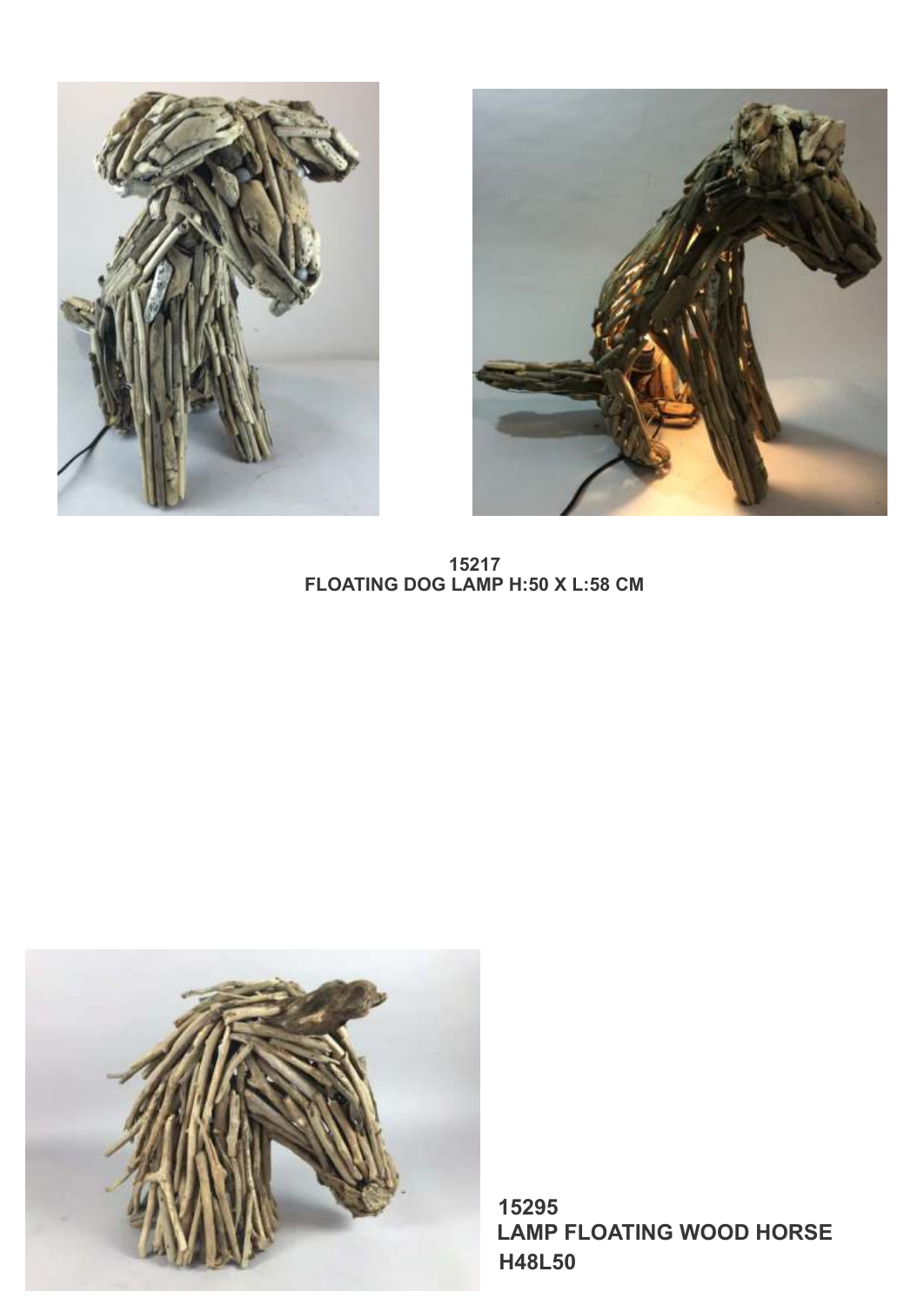**15216 FLOATING FISH LAMP H:38 cm x L:67cm**

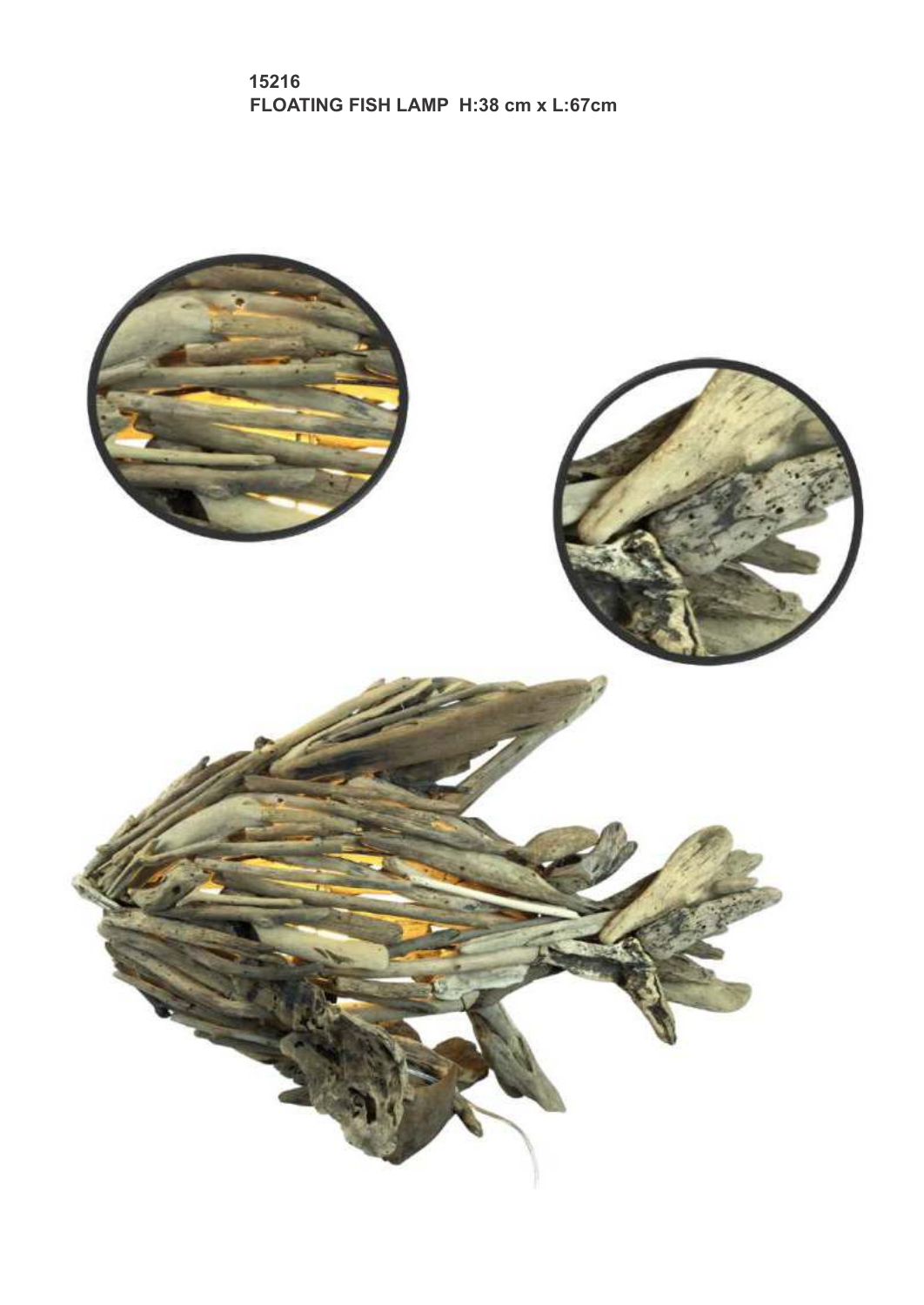

# **15215-S**

Head Bull Wall Light **Small** - H:80/H:55 x L:52cm

**15215-M** Head Bull Wall Light - **Medium**  H:90/H:50 x Lg:50 cm

**15215-L** Head Bull Wall Light **Big** - H:100/H:60 x L:60cm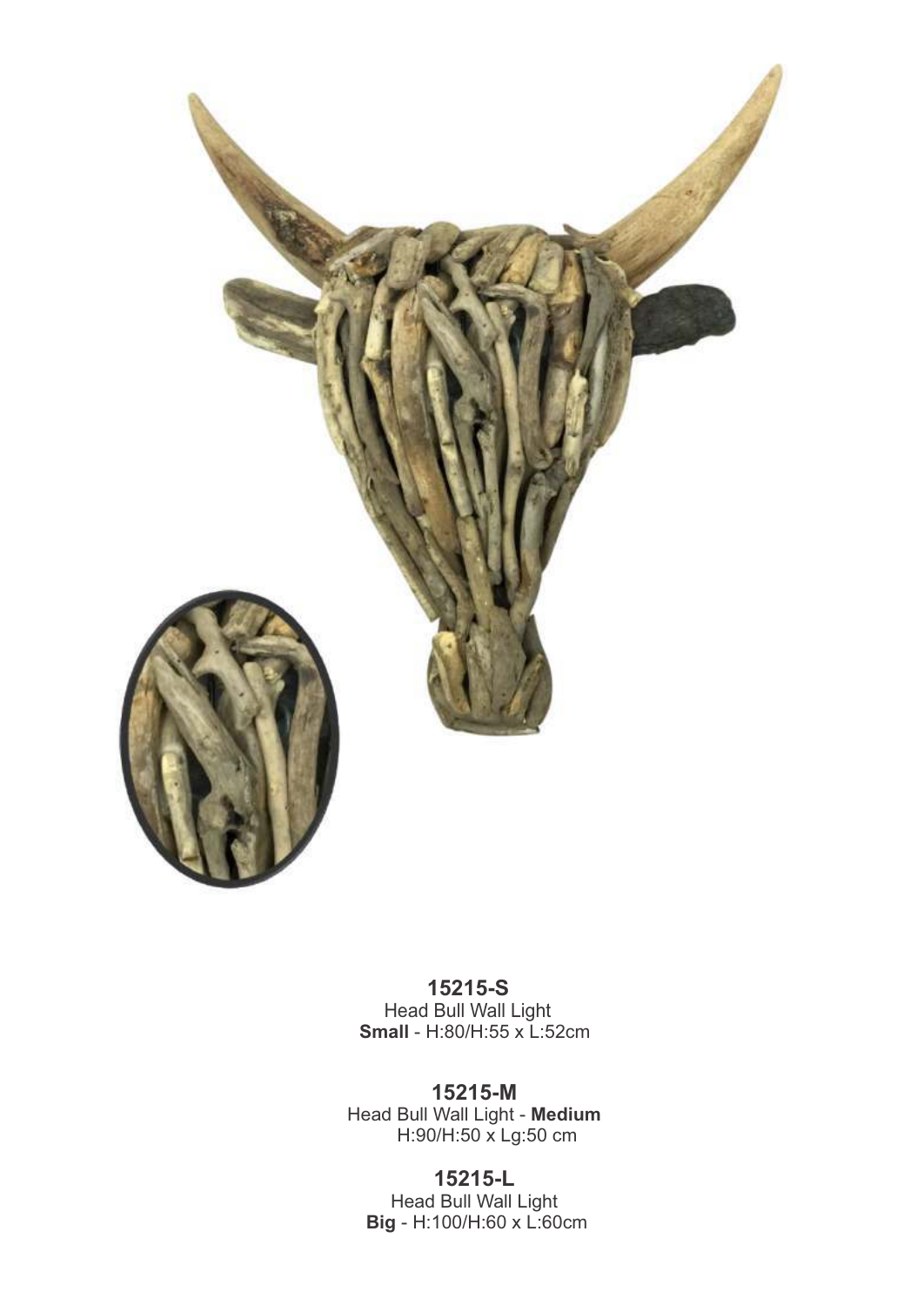

## **WOODEN RECT NATUR Lampadaire / VL**

| 15212-100 | <b>H:100CM</b> |
|-----------|----------------|
| 15212-120 | <b>H:120CM</b> |
| 15212-150 | <b>H:150CM</b> |



# **WOODEN RECT NATUR Lampe de Table / TL**

| 15214-30 | H:30cm |
|----------|--------|
| 15214-40 | H:40cm |
| 15214-50 | H:50cm |



**WOODEN RECT NATUR Applique murale / WL**

> **15235-30-44 H:30cm 15235-40-44 H:40cm**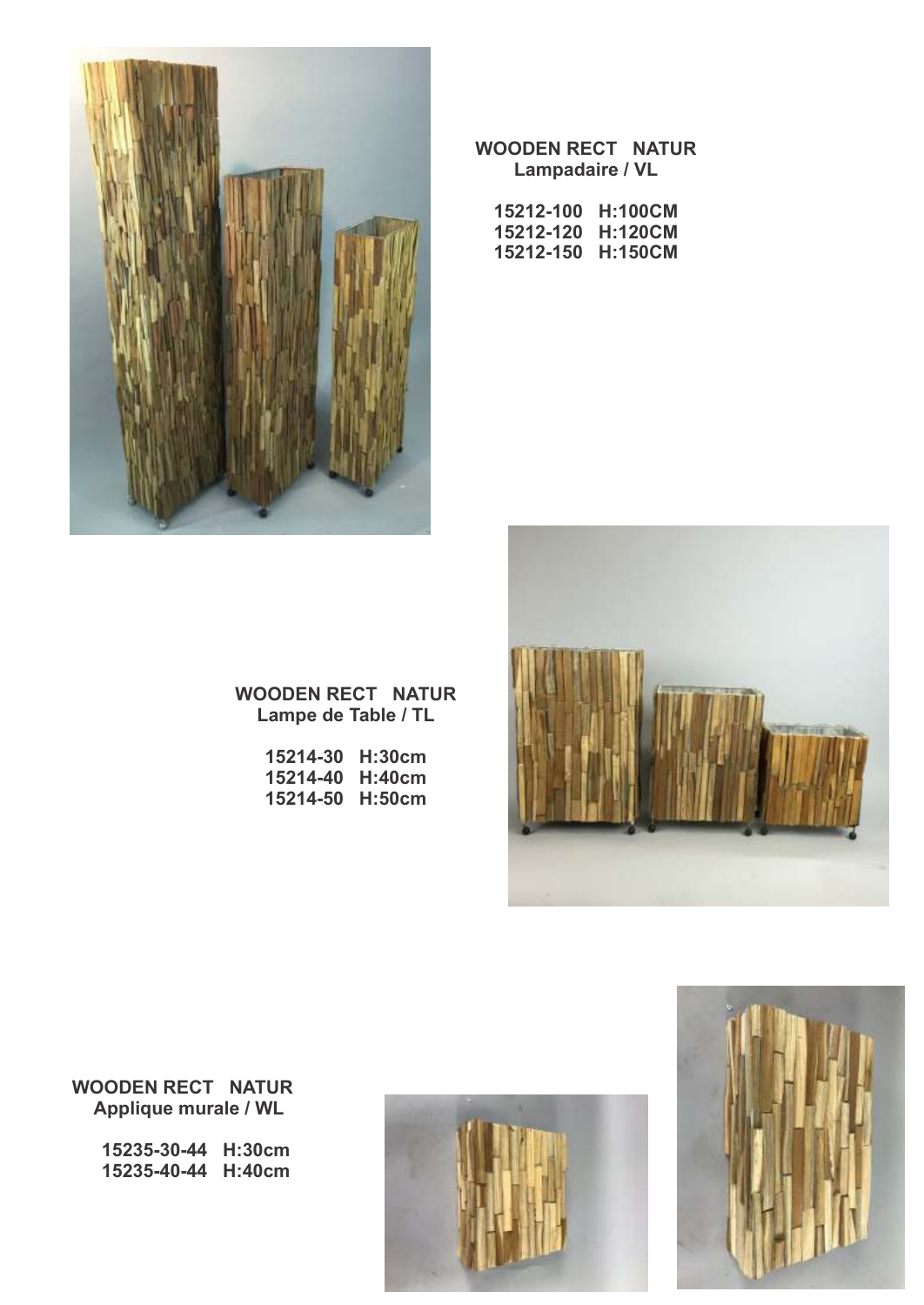

## **WOODEN SQUARE WHITE WASH-Lampadaire / VL**

| 15213-100 | <b>H:100CM</b> |
|-----------|----------------|
| 15213-120 | <b>H:120CM</b> |
| 15213-150 | <b>H:150CM</b> |

#### **WOODEN SQUARE WHITE WASH-Lampe de table / TL**

| 15213-30 | H:30cm |
|----------|--------|
| 15213-40 | H:40cm |
| 15213-50 | H:50cm |

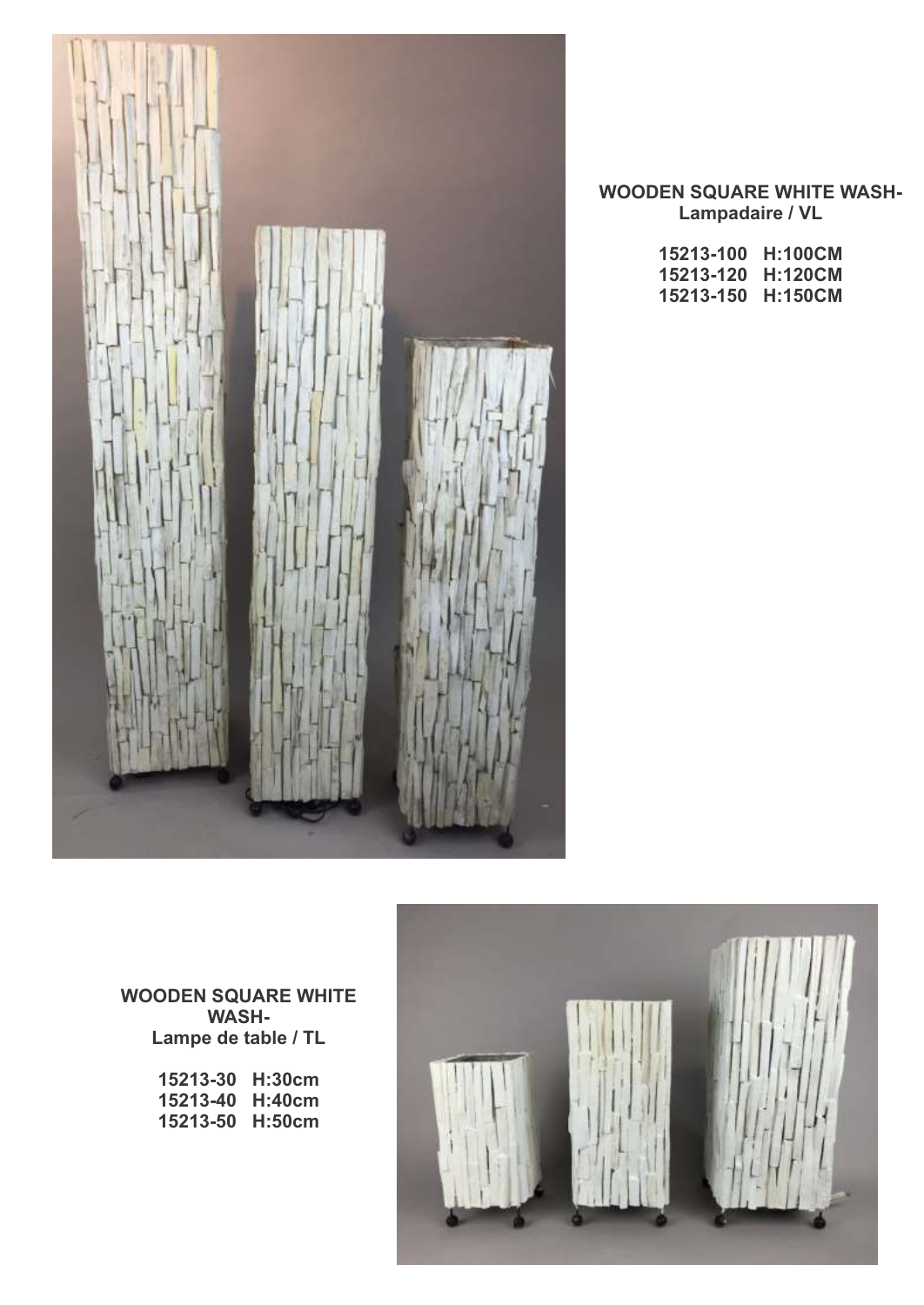

**15236-30-89 H:30 L26 OVAL SILVER**

**15236-30-79 H:30 L26 OVAL GOLD** 

**WOODEN RECT/OVAL Applique murale / WL**

**RECT GOLD RECT SILVER**

**15235-40-79 H:40 L26 15235-40-89 H:40 L26**